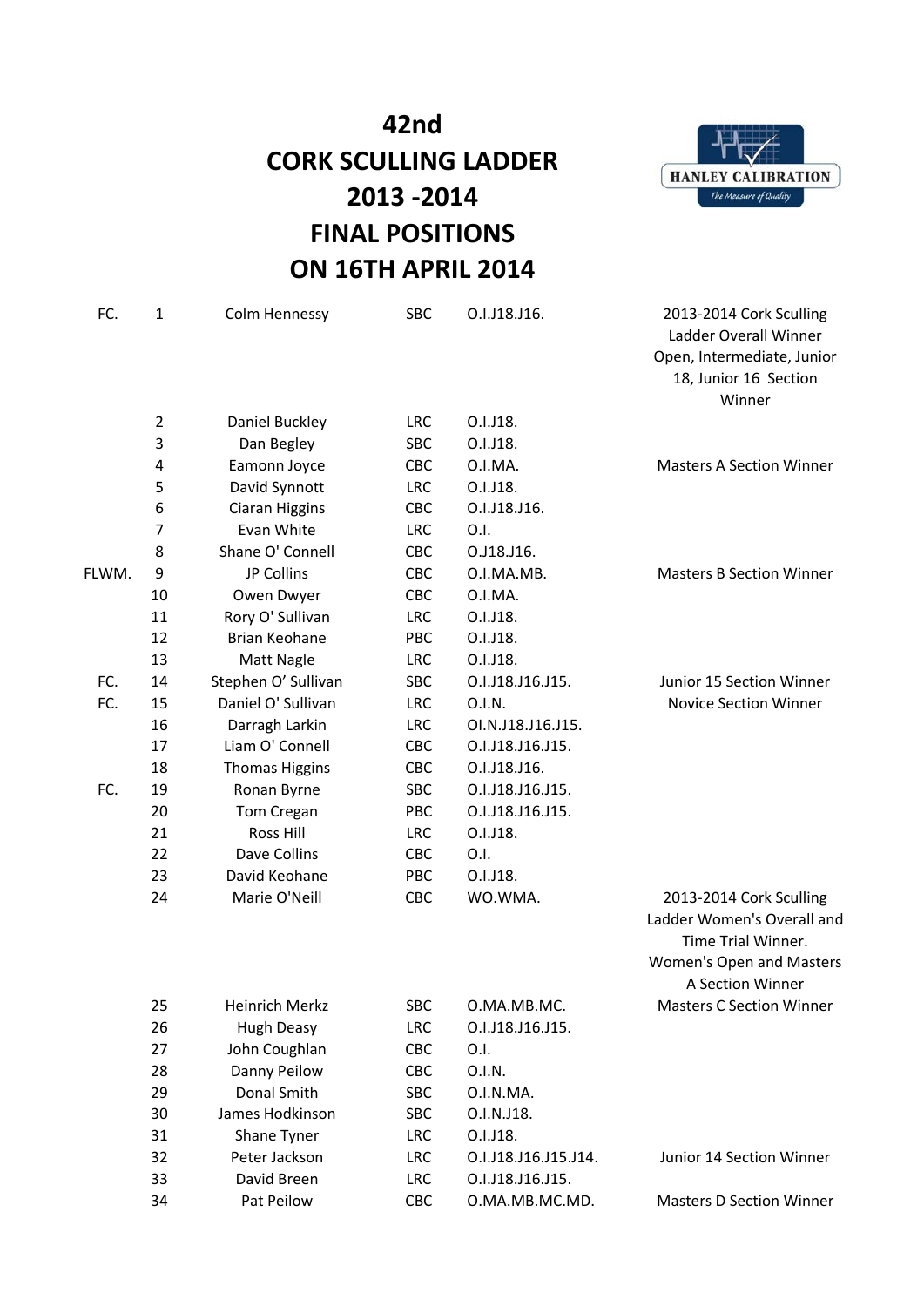

|       | 35 | James O Leary          | CBC         | O.I.                        |                                               |
|-------|----|------------------------|-------------|-----------------------------|-----------------------------------------------|
|       | 36 | Shaun O' Connell       | PBC         | O.I.J18.J16.                |                                               |
| FLWM. | 37 | <b>Brian Kelleher</b>  | <b>LVRC</b> | O.I.MA.MB.MC. MD.           |                                               |
|       | 38 | Shane Crean            | <b>LRC</b>  | O.I.N.J.18.J16.J15.         |                                               |
|       | 39 | Jim O' Halloran        | CBC         | O.I.MA.MB.MC.               | <b>Masters E Section Winner</b>               |
|       |    |                        |             | MD.ME.                      |                                               |
|       | 40 | Ted Pyne               | Fermoy      | O.I.N.J18.J16.J15.          |                                               |
|       | 41 | Kieran White           | CBC         | O.I.J18.J16.J15.J15.        |                                               |
| FC.   | 42 | Megan McLaughlin       | CBC         | WO.WI.WJ18.                 | Women's Intermediate<br><b>Section Winner</b> |
|       | 43 | Aoife O' Halloran      | CBC         | WO.WI.WN.                   | <b>Women's Novice Section</b><br>Winner       |
|       | 44 | Mark Breen             | <b>LRC</b>  | O.I.N.J18.                  |                                               |
|       | 45 | Gillian Hosford        | <b>CIT</b>  | WO.                         |                                               |
| FLWW. | 46 | Karen Corcoran O' Hare | <b>LVRC</b> | WO.WI.WMA.WMB.              | <b>Women's Master B Section</b><br>Winner     |
|       | 47 | John O' Neill          | <b>SBC</b>  | O.MA.MB.MC.                 |                                               |
|       | 48 | Claire Beechinor       | CBC         | WO.WI.WJ18.                 | Women's Junior 18 Section<br>Winner           |
|       | 49 | Conor Cudden           | CBC         | O.I.N.J18.J16.J15.          |                                               |
|       | 50 | Eoin Larkin            | <b>LRC</b>  | O.I.J18.J16.J15.J14.        |                                               |
|       | 51 | Eoin O' Sullivan       | <b>LRC</b>  | O.I.N.J18.J16.J15.J14.      |                                               |
|       | 52 | Fran Judge             | CBC         | WO.WI.WMA.                  |                                               |
|       | 53 | Michael Grufferty      | PBC         | O.I.N.J18.J16.              |                                               |
|       | 54 | <b>Eimear Cummins</b>  | <b>LRC</b>  | WO.WI.WJ18.WJ16.            | Women's Junior 16 and                         |
|       |    |                        |             | WJ15.                       | Junior 15 Section Winner                      |
|       | 55 | Amy Bulman             | CBC         | WO.WI.                      |                                               |
|       | 56 | Claire Synnott         | <b>LRC</b>  | WO.WI.WJ18.WJ16.            | Women's Junior 14 Section                     |
|       |    |                        |             | WJ15.WJ14.                  | Winner                                        |
| FC.   | 57 | Laura Kilbane          | CBC         | WO.WI.WJ18.WJ16.            |                                               |
|       | 58 | Morgan O' Hara         | <b>LRC</b>  | O.I.N.J18.J16.J15.          | Junior 13 Section Winner                      |
|       |    |                        |             | J14.J13.                    |                                               |
|       | 59 | Ray Fitzgerald         | <b>LRC</b>  | O.I.N.J18.J16.J15.          |                                               |
|       | 60 | <b>Cathal Merz</b>     | <b>SBC</b>  | O.I.N.J18.                  |                                               |
|       | 61 | Colin Rea              | CBC         | O.I.N.J18.J16.J15.          |                                               |
| FLWW. | 62 | Caroline Gordon        | <b>LRC</b>  | O.MA.MB.MC.MD.              | Womens Masters C & D<br><b>Section Winner</b> |
|       | 63 | Tom Bond               | PBC         | O.I.J18.                    |                                               |
|       | 64 | <b>Tadhg Dolan</b>     | <b>LRC</b>  | O.I.N.J18.J16.              |                                               |
| FLWM. | 65 | <b>Tony Corcoran</b>   | <b>LVRC</b> | O.MA.MB.MC.MD.<br>ME.MF.MG. | Masters F and G Section<br>Winner             |
|       | 66 | Barry Shanahan         | PBC         | O.I.N.J18.J16.J15.          |                                               |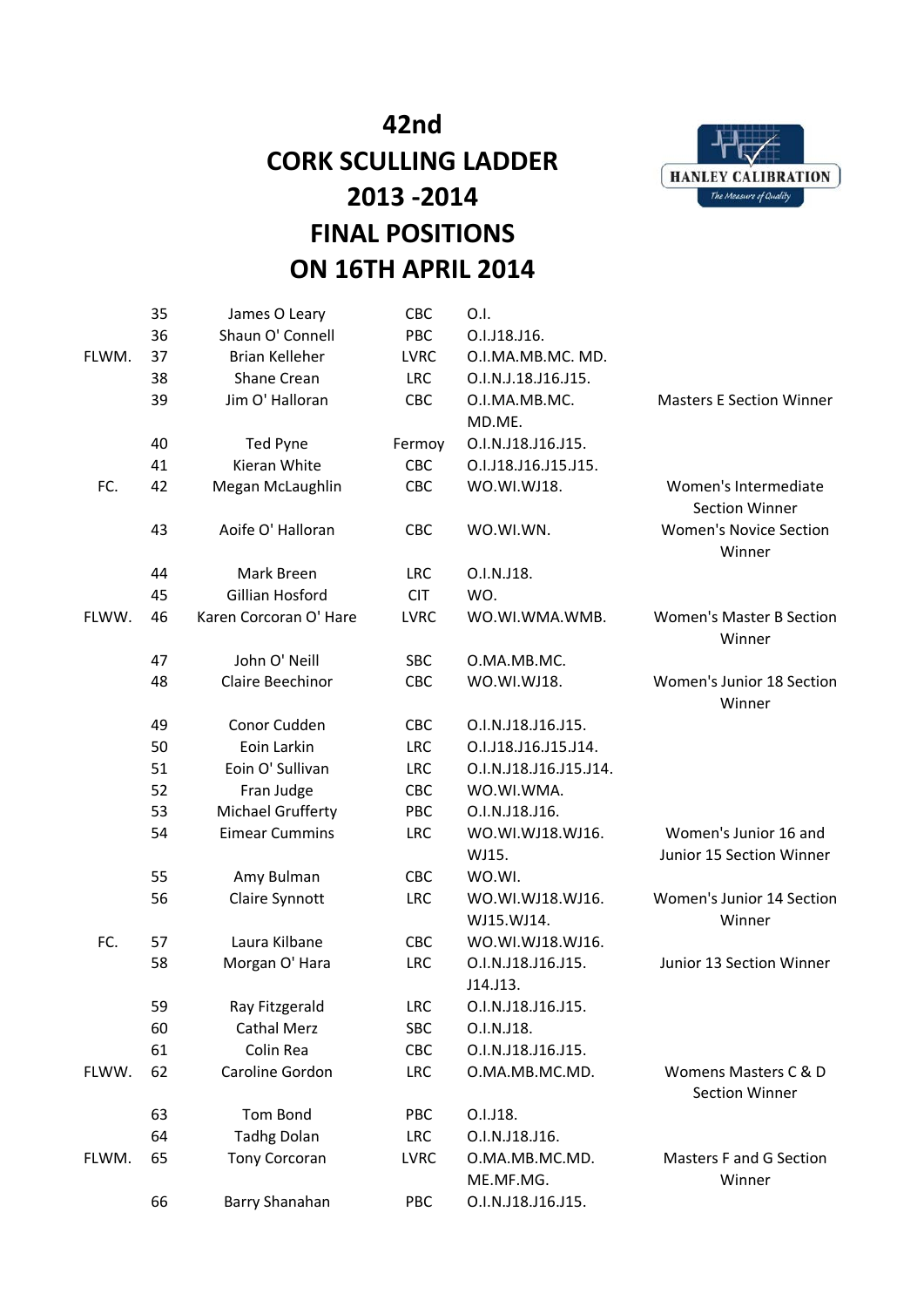



| 67 | Michael Shiel Lantry          | <b>LRC</b> | O.I.N.J18.J16.J15.     |
|----|-------------------------------|------------|------------------------|
| 68 | Willow Littlewood             | <b>LRC</b> | WO.WI.WN.WJ18.         |
|    |                               |            | WJ16.                  |
| 69 | Ross O' Brien                 | PBC        | O.I.N.J18.J16.J15.     |
| 70 | <b>Matthew Palliser-Kehoe</b> | PBC        | O.I.N.J18.J16.J15.     |
| 71 | Andrew McCarthy               | PBC        | O.J18.J16.             |
| 72 | Martin Keohane                | <b>SBC</b> | O.I.J18.J16.           |
| 73 | Maedhbh Heaney                | <b>LRC</b> | WO.WI.WJ18.WJ16.       |
|    |                               |            | WJ15.                  |
| 74 | Cormac O' Connell             | <b>PBC</b> | O.I.N.J18.J16.J15.     |
| 75 | William Royane                | <b>SBC</b> | O.I.N.J18.J16.J15.     |
|    |                               |            | J14.J13.               |
| 76 | Richard O' Dwyer              | <b>PBC</b> | O.I.N.J18.J16.J15.     |
| 77 | <b>Emmet Hickey</b>           | <b>SBC</b> | O.I.J18.J16.J15.       |
| 78 | Sally Haugh                   | <b>LRC</b> | WO.WI.WJ18.            |
| 79 | David Higgins                 | PBC        | O.I.N.J18.J16.J15.J14. |
| 80 | <b>Chloe McGuire</b>          | <b>LRC</b> | WO.WI.WN.WJ18.         |
|    |                               |            | WJ16.                  |
| 81 | Dan O' Neill                  | <b>SBC</b> | O.I.N.J18.J16.J15.J14. |
| 82 | Roisín Neville                | <b>LRC</b> | WO.WI.WN.WJ18.         |
|    |                               |            | WJ16.WJ15.WJ14.        |
| 83 | Sarah Jane O'Mahoney          | <b>LRC</b> | WO.WI.WJ18.WJ16.       |
|    |                               |            | WJ15.                  |
| 84 | Megan Brozio                  | <b>LRC</b> | WO.WI.WN.WJ18.         |
|    |                               |            | WJ16.WJ15.WJ14.        |
| 85 | Luke Geurin                   | <b>LRC</b> | O.I.N.J18.J16.J15.J14. |
| 86 | Dave Duggan                   | <b>CBC</b> | 0.1.                   |
| 87 | Patrick Kennelly              | PBC        | O.I.N.J18.J16.J15.     |
| 88 | Connor O' Malley              | <b>LRC</b> | O.I.N.J18.J16.J15.J14. |
| 89 | Chelsey Minehane              | <b>SBC</b> | WO.WI.WN.WJ18.         |
|    |                               |            | WJ16.WJ15.WJ14.        |
| 90 | Siobhan Slattery              | <b>SBC</b> | WO.WI.WN.WMA.          |
| 91 | Mark O' Gorman                | PBC        | O.I.N.J18.J16.J15.J14. |
| 92 | Rebecca O' Sullivan           | SBC        | WO.WI.WJ18.            |
| 93 | Shane McGrath                 | PBC        | O.I.N.J18.J16.J15.     |
| 94 | Sam O' Neill                  | <b>SBC</b> | O.I.N.J18.J16.J15.     |
|    |                               |            | J14.J13.               |
| 95 | Barry O' Flynn                | CBC        | O.I.N.J18.J16.         |
|    |                               |            | J15.J14.               |
| 96 | Aine Buckley                  | SBC        | WO.WI.WN.WJ18.         |
|    |                               |            | WJ16.WJ15.WJ14.        |
| 97 | Aoibhe Luke                   | CBC        | WO.WI.WJ18.            |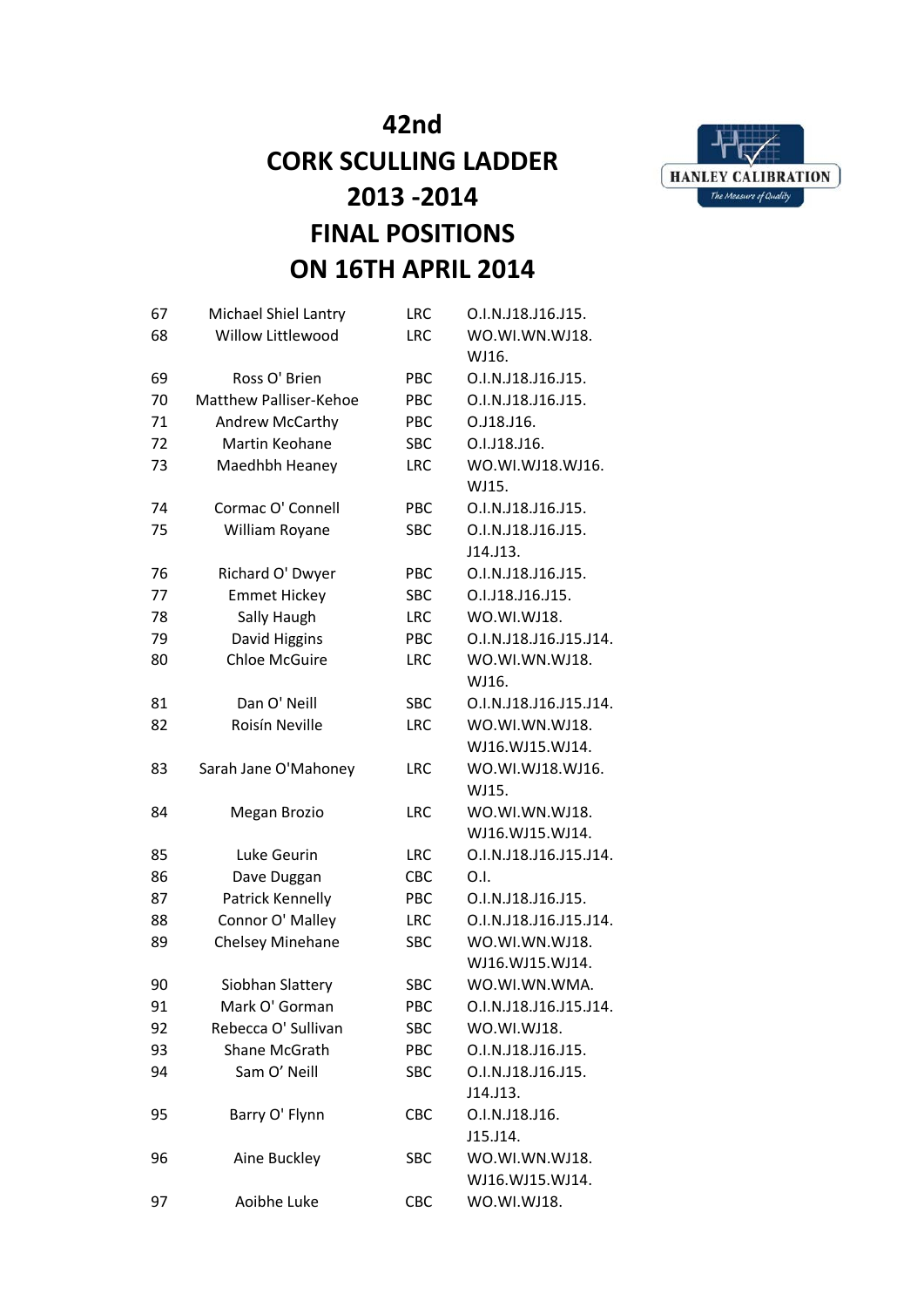

|     | 98  | Jack O' Donovan              | PBC               | O.I.N.J18.J16.J15.                 |                           |
|-----|-----|------------------------------|-------------------|------------------------------------|---------------------------|
|     | 99  | <b>Thomas Murphy</b>         | <b>LRC</b>        | O.I.N.J18.J16.J15                  |                           |
|     |     |                              |                   | .J14.J13.                          |                           |
|     | 100 | Katie Nagle                  | SBC               | WO.WI.WJ18.                        |                           |
|     | 101 | Fiona O' Keeffe              | <b>SBC</b>        | WO.WI.WN.WJ18.                     |                           |
|     | 102 | Erika Deasy                  | CBC               | WO.WI.WN.WJ18.                     |                           |
|     |     |                              |                   | WJ16.WJ15.WJ14.                    |                           |
|     | 103 | Clodagh Keely                | <b>LRC</b>        | WO.WI.WN.WJ18.                     |                           |
|     |     |                              |                   | WJ16.WJ15.WJ14.                    |                           |
|     | 104 | Evan Curtin                  | CBC               | O.I.N.J18.J16.                     |                           |
|     |     |                              |                   | J15.J14.                           |                           |
|     | 105 | <b>Tim Buckley</b>           | <b>LRC</b>        | O.I.N.J18.J16.J15.                 | Junior 12 Section Winner  |
|     |     |                              |                   | J14.J13.J12.                       |                           |
|     | 106 | Cian Martin                  | <b>LRC</b>        | O.I.N.J18.                         |                           |
|     | 107 | Marguerite Cremin            | <b>LRC</b>        | WO.WI.WN.WJ18.                     |                           |
|     |     |                              |                   | WJ16.WJ15.WJ14.                    |                           |
|     | 108 | <b>Edward Chalyj</b>         | <b>SBC</b>        | O.I.N.J18.J16.J15.                 |                           |
|     | 109 | Brian O' Sullivan            | <b>PBC</b>        | O.I.N.J18.J16.J15.J14.             |                           |
|     | 110 | Mia Kovacs                   | SBC               | WO.WI.WN.WJ18.                     |                           |
|     |     |                              |                   | WJ16.WJ15.WJ14.                    |                           |
|     | 111 | Sophie Healy                 | <b>SBC</b>        | WO.WI.WJ18.                        |                           |
| FC. | 112 | Jani Vermaak                 | <b>LRC</b>        | WO.WI.WN.WJ18.                     | Women's Junior 13 Section |
|     |     |                              |                   | WJ16.WJ15.WJ14.                    | Winner                    |
|     |     |                              |                   | WJ13.                              |                           |
|     | 113 | Ciara Murphy                 | CBC               | WO.WI.WN.WJ18.                     |                           |
|     |     |                              |                   | WJ16.WJ15.WJ14.                    |                           |
|     |     |                              |                   | WJ13.                              |                           |
|     | 114 | Ciara Murphy                 | <b>LRC</b>        | WO.WI.WN.WJ18.WJ16.                |                           |
|     |     |                              |                   | WJ15.                              |                           |
|     | 115 | Julie Mackey                 | CBC               | WO.WI.WN.WJ18.                     |                           |
|     |     |                              |                   | WJ16.WJ15.WJ14.                    |                           |
|     | 116 | <b>Eimear Quaid</b>          | CBC               | WO.WI.WMA.WMB.                     |                           |
|     | 117 | Reggie Kavanagh              | PBC               | O.I.N.J18.J16.J15.J14.             |                           |
|     | 118 | Fiona Power<br>Chloe Mehigan | <b>SBC</b><br>CBC | WO.WI.WJ18.WJ16.<br>WO.WI.WN.WJ18. |                           |
|     | 119 |                              |                   | WJ16.WJ15.WJ14.                    |                           |
|     | 120 | Sam Jackson                  | <b>LRC</b>        | O.I.N.J18.J16.J15.                 |                           |
|     |     |                              |                   | J14.J13.                           |                           |
|     | 121 | Mark Murphy                  | PBC               | O.I.N.J18.J16.J15.J14.             |                           |
|     | 122 | Alex Byrne                   | <b>SBC</b>        | O.I.N.J18.J16.J15.                 |                           |
|     |     |                              |                   | J14.J13.                           |                           |
|     | 123 | Tanya Clifford               | CBC               | WO.WI.WMA.                         |                           |
|     |     |                              |                   |                                    |                           |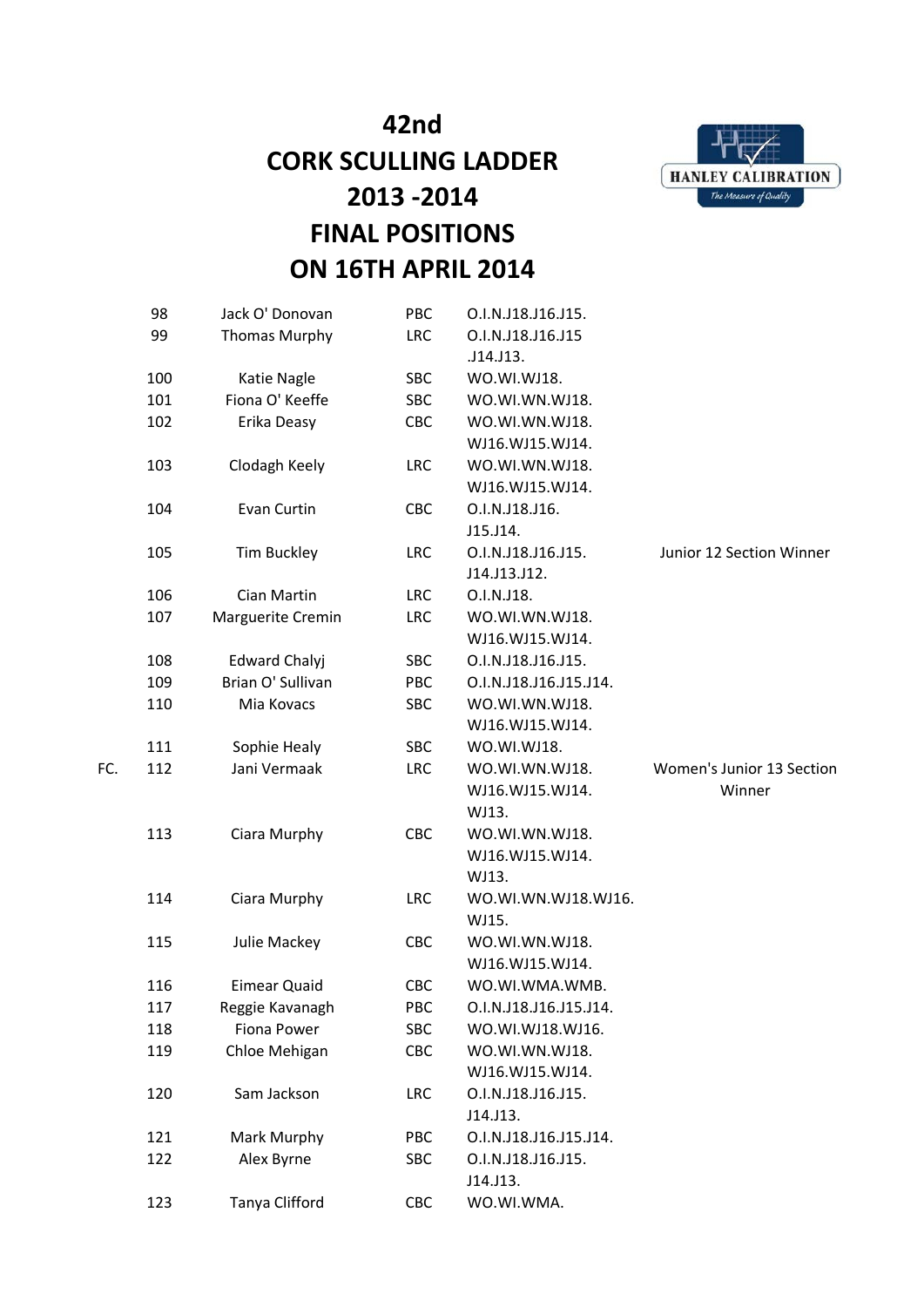

|    | 124 | Katie McCarthy        | CBC        | WO.WI.WN.WJ18.<br>WJ16.WJ15.WJ14.                   |                                     |
|----|-----|-----------------------|------------|-----------------------------------------------------|-------------------------------------|
|    | 125 | Aoife Cummins         | <b>LRC</b> | WJ13.<br>WO.WI.WN.WJ18.<br>WJ16.WJ15.WJ14.<br>WJ13. |                                     |
|    | 126 | Luke Quigley          | <b>LRC</b> | O.I.N.J18.J16.J15.J14.                              |                                     |
|    | 127 | <b>Emmett Carroll</b> | CBC        | O.I.N.J18.J16.J15.J14.                              |                                     |
|    | 128 | James Ginnelly        | <b>LRC</b> | O.I.N.J18.J16.J15.<br>J14.J13.                      |                                     |
|    | 129 | Eoin O' Flynn         | <b>PBC</b> | O.I.N.J18.J16.<br>J15.J14.                          |                                     |
|    | 130 | Cian Finn             | <b>LRC</b> | O.I.N.J18.J16.J15.                                  |                                     |
|    | 131 | Zoe Kampf             | SBC        | WO.WI.WJ18.                                         |                                     |
|    | 132 | Muireann Heaney       | LRC        | WO.WI.WN.WJ18.<br>WJ16.WJ15.WJ14.<br>WJ13.          |                                     |
|    | 133 | Aoife O' Leary        | <b>LRC</b> | WO.WI.WN.WJ18.<br>WJ16.WJ15.WJ14.                   |                                     |
|    | 134 | Caelan Buckley        | SBC        | O.I.N.J18.J16.J15.<br>J14.J13.                      |                                     |
|    | 135 | John Scally           | <b>LRC</b> | O.I.N.J18.J16.J15.J14.                              |                                     |
|    | 136 | Aisha McCarthy        | SBC        | WO.WI.WN.WJ16.<br>WJ15.                             |                                     |
|    | 137 | Ben O' Leary          | CBC        | O.I.N.J18.J16.J15.<br>J14.J13.                      |                                     |
|    | 138 | Joe Agar              | <b>LRC</b> | O.I.N.J18.J16.J15.<br>J14.J13                       |                                     |
|    | 139 | <b>Tony Donlan</b>    | <b>LRC</b> | O.I.N.J18.J16.J15.J14.                              |                                     |
|    | 140 | <b>Barry Connolly</b> | CBC        | O.I.N.J18.J16.J15.<br>J14.J13.                      |                                     |
| L. | 141 | Claragh O' Sullivan   | CBC        | WO.WI.WN.WJ18.<br>WJ16.WJ15.WJ14.<br>WJ13.WJ12.     | Women's Junior 12 Section<br>Winner |
| L. | 142 | <b>Hannah Cummins</b> | <b>LRC</b> | WO.WI.WN.WJ18.WJ16.<br>WJ15.WJ14.WJ13.WJ12.         |                                     |
|    | 143 | Emma Breen            | <b>LRC</b> | WO.WI.WN.WJ18.WJ16.<br>WJ15.WJ14.WJ13.WJ12.         |                                     |
|    | 144 | Fionn Keohane         | PBC        | O.I.N.J18.J16.J15.J14.<br>J13.                      |                                     |
|    | 145 | Luke Timmerman        | <b>LRC</b> | O.I.N.J18.J16.J15.J14.<br>J13.                      |                                     |